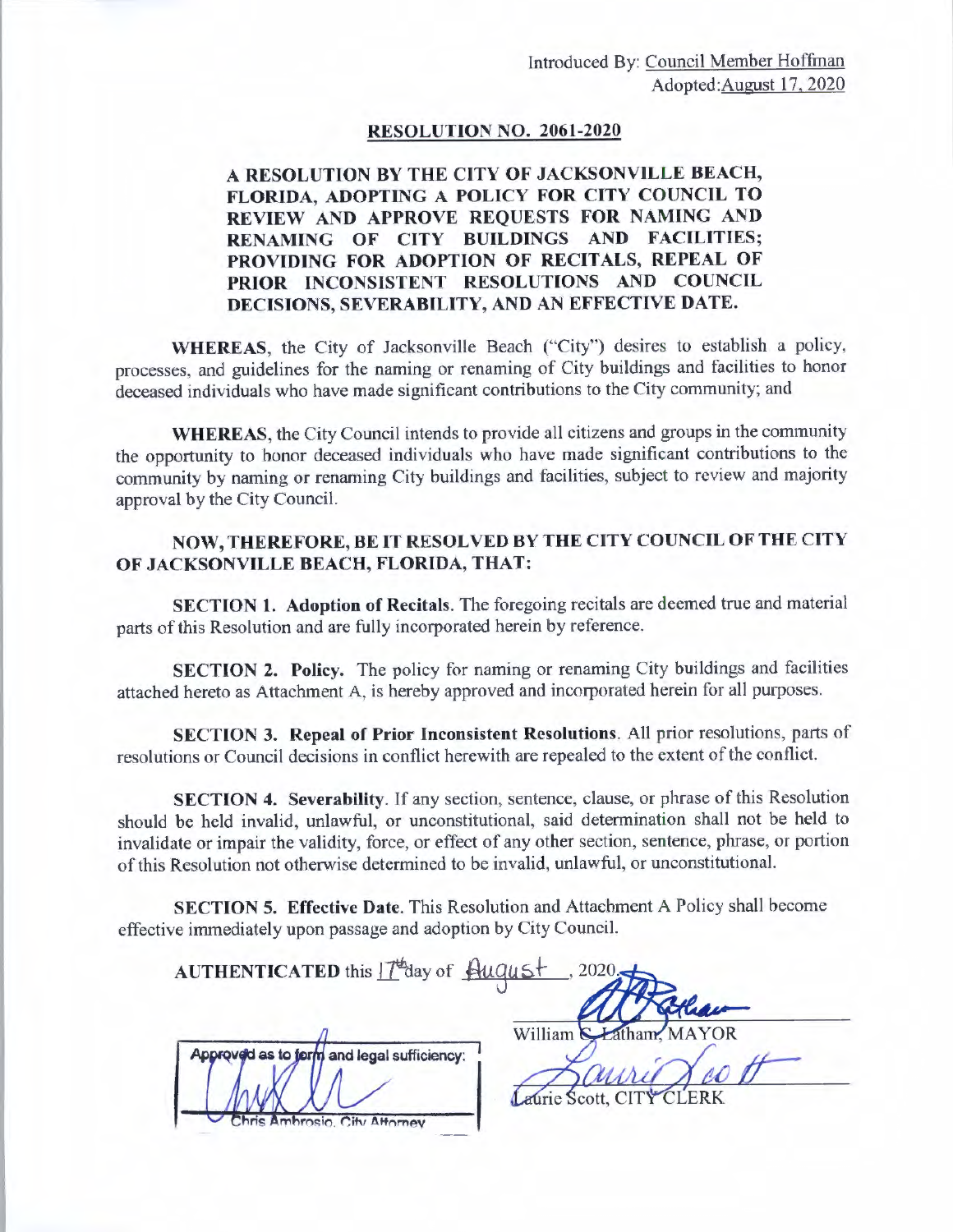## **ATTACHMENT "A" RESOLUTION 2061-2020 NAMING AND RENAMING CITY BUILDINGS AND FACILITIES POLICY**

#### **PURPOSE**

To establish uniform procedures for the naming or renaming City buildings and facilities in a manner that is compatible with community interest to enhance the values and heritage of the City of Jacksonville Beach. This policy does not pertain to City streets and street names.

#### **GENERAL POLICY**

The following guidelines have been established to provide for a consistent and uniform procedure in the naming or renaming of City buildings and facilities.

#### **PROVISIONS**

#### **A. General Guidelines.**

- 1. The City Council, by majority vote, shall have the final authority to name and rename all City buildings and facilities.
- 2. The City Council, by majority vote, shall have the final authority to designate commemorative names and plaques for City buildings and facilities.
- 3. Under extraordinary circumstances, the City Council may, by majority vote, revoke or remove the current name of any City building and facility.
- 4. No City building or facility shall be named after a seated elected or appointed official.

#### **8. Qualification Criteria for Naming or Renaming City Buildings and Facilities.**

- I. Qualifying criteria include the following:
	- a. City controlled buildings and facilities may only be named or renamed after any deceased individual (Honoree) who has made significant and substantial contributions of a service, cultural, or historic nature to the City of Jacksonville Beach, as determined by a majority of the City Council. Said contributions need not be financial in nature; they may include extensive service and/or support to the City organization or the community in general.
	- b. The area in which the Honoree has made the most significant contribution should be considered when determining which building or facility will be named or renamed after him or her. That is, when possible, there should be a correlation between the service provided by the Honoree and the City building or facility.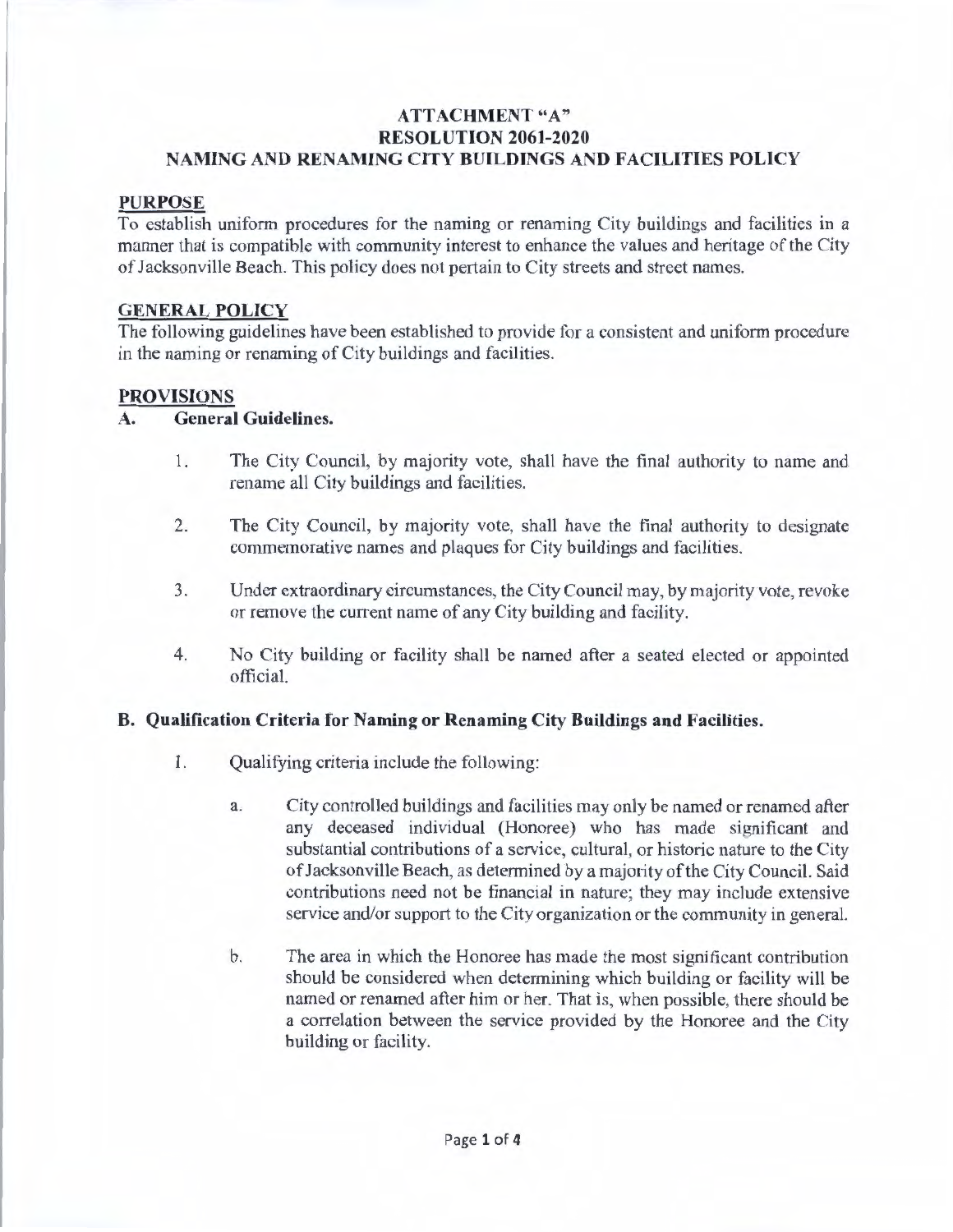c. When determining whether to rename a City building or facility, the City Council shall consider all factors they deem relevant, including whether some or all of the following accurately describe the Honoree for whom the City building or facility is proposed to be renamed:

- 1. The Honoree made lasting and significant\* contributions to the protection of natural or cultural resources in the City of Jacksonville Beach; or
- 11. The Honoree made substantial\* contributions to the betterment of a specific City building or facility consistent with the established standards for the City building or facility; or
- iii. The Honoree made substantial\* contributions to the advancement of recreational opportunities within the City of Jacksonville Beach; or
- iv. The Honoree was associated with an economic development or redevelopment activity within the City of Jacksonville Beach; or
- v. The Honoree had a positive impact on the lives of the residents of the City of Jacksonville Beach; or
- vi. The Honoree volunteered 10 or more years of service to the community.

\*Additional information as to how/why the contribution of the *Honoree is significant or substantial may be required.* 

- e. Upon the naming or renaming of a City building or facility, the name shall not be used for any other dedication, naming, or renaming related to City property.
- f. The City Council, at its sole and unlimited discretion, may remove or change the name of any City building or facility at any time, unless contractually or legally obligated to do otherwise.

## **C. Criteria for Naming City Buildings and Facilities.**

- a. For purposes of this Subsection C., City facilities also include reference to parks and recreational facilities.
- b. For new City buildings and facilities, the naming process shall begin as early in the project as possible.
- c. City building and facility names shall be selected to either recognize natural features related to the City of Jacksonville Beach community, or to recognize an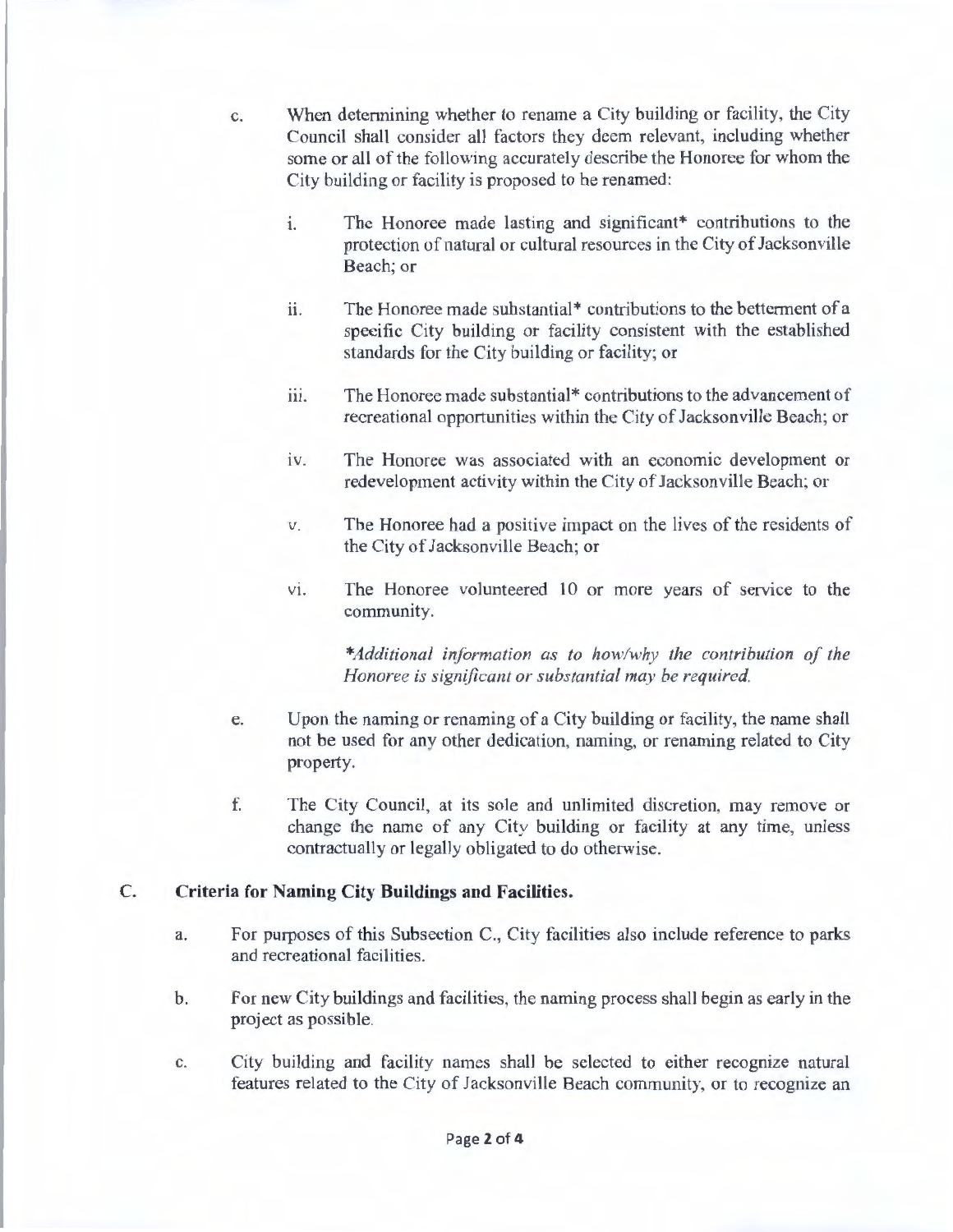Honoree who made a lasting and significant contribution to the betterment of the City of Jacksonville Beach.

- d. Areas within City buildings and facilities that may be named separately from the main building include points of entry; rooms, patios, or wings within a City building; facility features (such as a column or fountain); walkways; trails; recreational facilities (such as group picnic areas, sports fields, water features, or park monuments); physical features (such as mountains, hills, or vistas); driveways; or other related items.
- e. If Council approved by majority vote, then commemorative plaques shall be placed in public City buildings and facilities. Names for the commemorative plaques shall be selected to recognize an Honoree who has made a lasting and significant contribution to the bettennent of the City of Jacksonville Beach.

## **D. Procedure for Naming or Renaming City Buildings and Facilities.**

- **l.** Requests for naming or renaming a City building or facility shall be submitted to the City Manager's office in writing on the City's Building/Facility Naming or Renaming Application. The applicant is required to provide clear evidence that the Honoree has made a significant and lasting contribution to the betterment of the City of Jacksonville Beach, as referenced in Section B 1 (c) above.
- 2. All submittals, whether from a City Council member, individual, organization or City staff, must include the name and address of the submitter, unless the person's address is otherwise protected from public disclosure per Florida law. In that case, the submitter must provide City staff with alternative means of receiving communication. **OTHERWISE, NO ANONYMOUS SUBMITT ALS WILL BE ACCEPTED.**
- 3. Upon receipt of the application, the City Manager or designee shall review the application and shall place the proposed City building or facility naming/renaming item on a future City Council agenda for formal review and consideration by the City Council. If the City Council denies the Application by majority vote, no further action is taken. If the City Council approves the Application, staff is directed to move forward with implementing the naming or renaming of the City building or facility. The steps taken to implement the request will be developed as an internal City process. The decision of the City Council will be final. The opportunity to submit an application does not create any legal rights or privileges for the submitter.